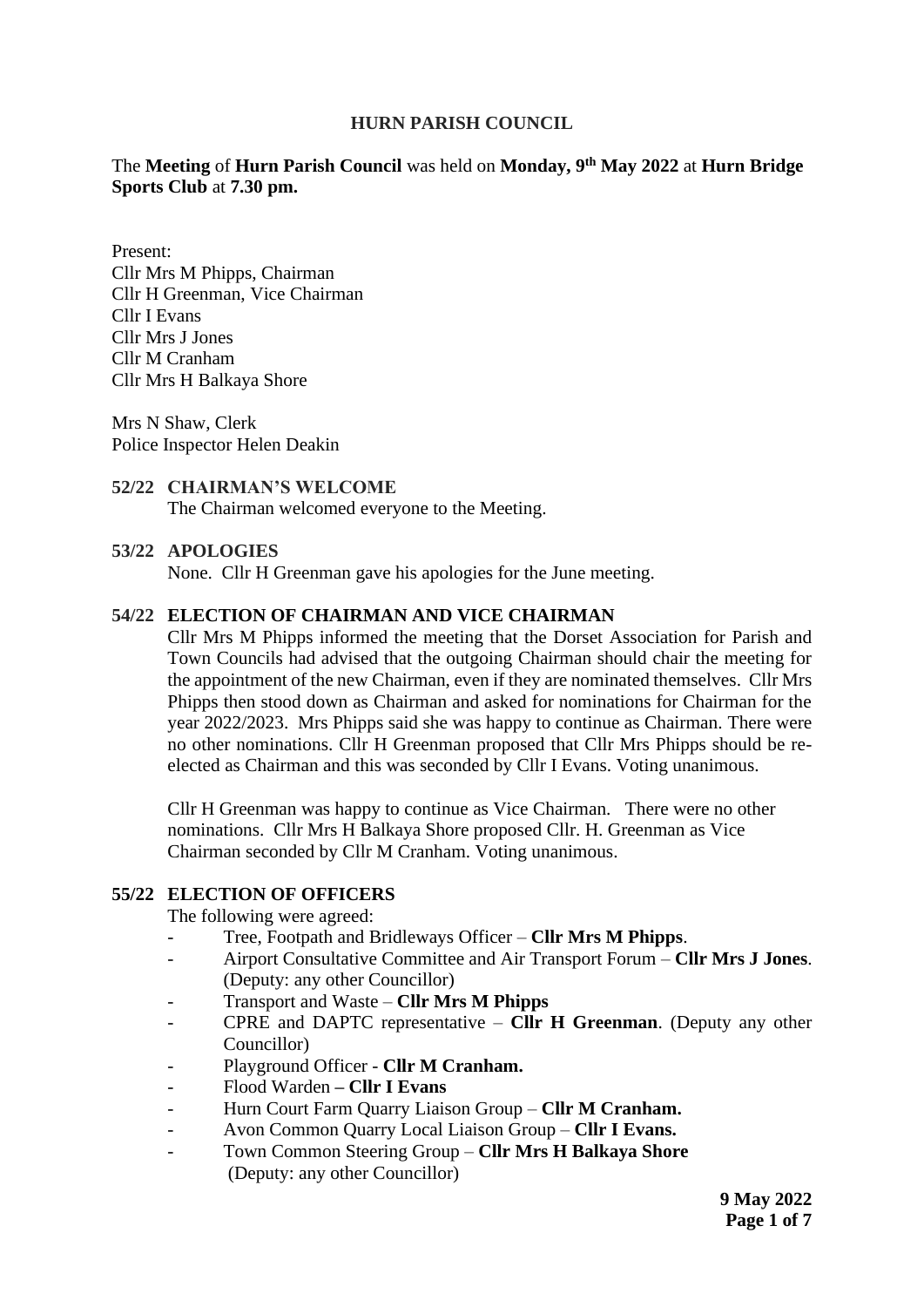- Responsible Financial Officer and Newsletter **Parish Clerk**.
- Internal Auditor **Anne Colmer**.

Cllr H Greenman proposed that the election of officers be **resolved** and was seconded by Cllr Mrs J Jones. The resolution was passed unanimously.

## **56/22 SIGNING OF THE MINUTES**

Cllr I Evans proposed that the minutes of the meetings held on  $14<sup>th</sup>$  March 2022 were a true record, this was seconded by Cllr Mrs H Balkaya Shore, and it was **resolved** that they be signed by the Chairman.

## **57/22 CODE OF CONDUCT OF LOCAL AUTHORITY MEMBERS**

The Chairman reminded members of the need to declare their interests at all meetings where matters being discussed, or to be discussed, affected their interests.

## **58/22 PUBLIC PARTICIPATION**

The meeting closed at 7.42 pm.

Inspector Helen Deakin introduced herself. She oversees Community policing in Christchurch and Boscombe. Separate front line response teams respond to 999 calls. There are 2 community policing teams, one covering each ward. The team covering Christchurch consists of 1 Sergeant, 4 PC's and 5 PCSO's. The 3 local priorities are: Antisocial behaviour Drugs

Theft/burglary.

Response is based on "threat, risk, harm". As a result, if you come back and find your property has been broken into, they will not respond in person. However, if someone is still in the building, there is a threat so they may respond in person.

Cllr Mrs M Phipps raised a recent incident in Hurn when a trailer was stolen. CCTV footage was available giving details of the vehicle which has taken the trailer and the direction it had been taken. The police did not respond to the report. She tried to contact all of the Inspector's team on behalf of the victim but received no response. Apparently, the report of the theft would have gone into a pile of similar reports to have been delt with some time afterwards by which time the information on where the trailer had been taken would have been of no use. This is very frustrating for the victim and leads to member of the public being disillusioned with the police especially when they will not retrieve stolen property. The Inspector sympathised with the victim, but the police do not have the resources to respond and must prioritise.

Anne Colmer explained there had been repeated problems with young people building cycle tracks in the Ramsdown Forest. As well as causing damage to the SSI and causing a risk to members of the public by digging holes there was drug taking. She asked if this would be responded to. The Inspector said no. She needs to report each individual incident with details time, place etc. If a large picture appeared, they may be able to respond. Volume of incidents increased the priority.

Cllr Mrs M Phipps raised the issue that personnel were being diverted away from Christchurch to Boscombe. The Inspector agreed this did happen if circumstances required it.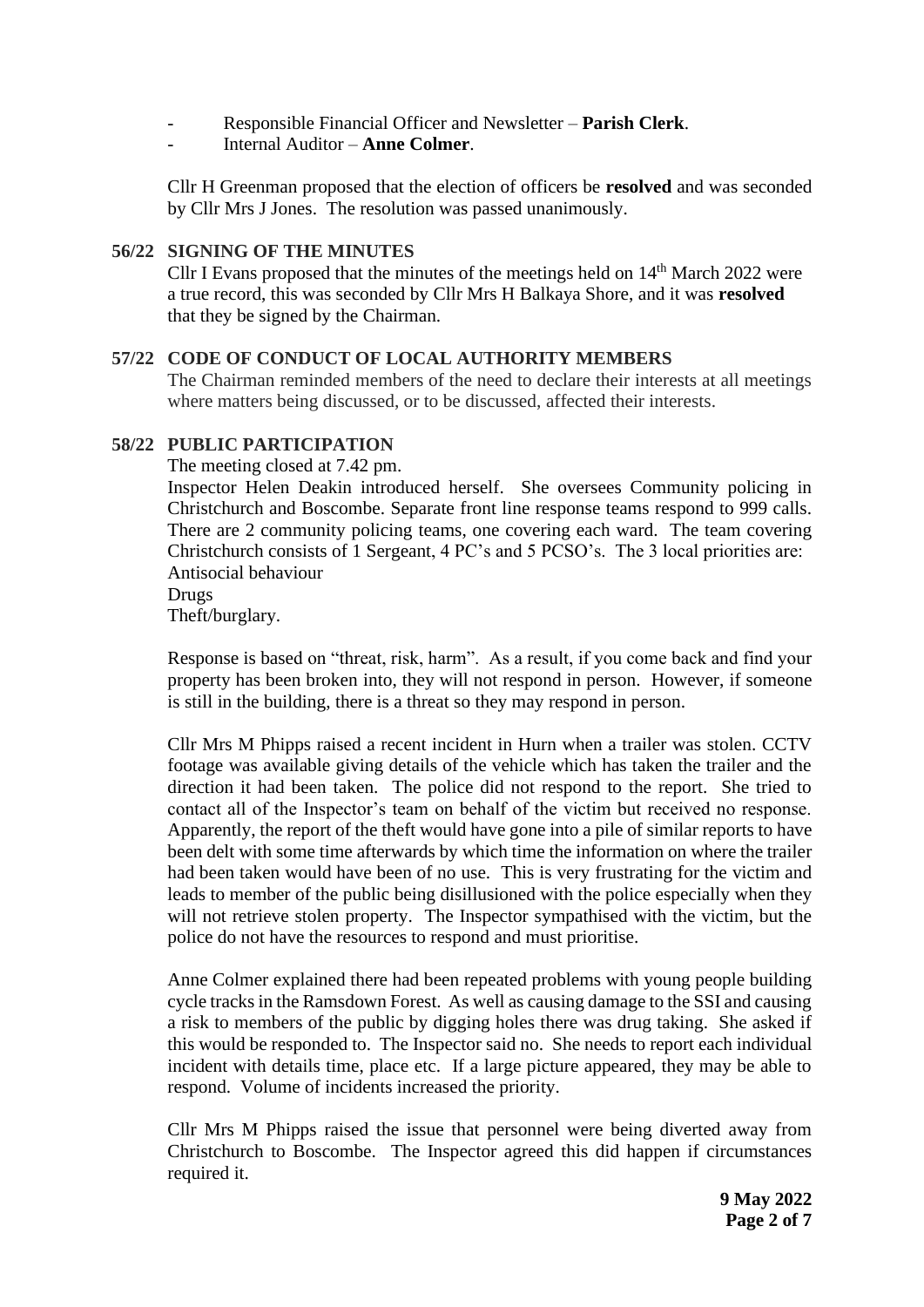Cllr M Cranham reported that 2 police officers had interviewed him about a pet bird in his garden which he had had for many years. Yet the police did not respond when there was information to retrieve stolen goods. Wasn't she worried that people would take matters into their own hands?

Cllr Mrs M Phipps highlighted that Residents did not think they received co-operation from the police. She was burgled and did not report it as there was no point as the police would not respond. The Inspector said underreporting was a national problem. It was important to always report crimes as it built up a picture of problem areas. She acknowledged that the 101 service has problems. Her team, work the same shifts and have the same days off. The response police will always respond to 999 calls if they reach the priority for "threat, risk, harm".

The Inspector explained that her team work with other agencies to deal with prolific offenders who commit thefts and anti-social behaviour.

Councillors said there was an all-time low perception of the police. Council tax payers were being asked to pay over inflation increases for the police but did not see them responding when they were the victims of crime. It was very frustrating. The Inspector understood this perception. County lines were a priority as it had massive impact on the young people targeted. Although this was a small issue for local residents.

Cllr Mrs H Balkaya Shore asked if there were enough resources to deal with multiple incidents at the weekends. The post office has been targeted on several occasions and the response has been very disappointing. In another incident 2 local residents who were in the post office had to help to contain a seemingly metal disturbed man who came into the store. The man was causing problems, trying to get into an elderly couples' car etc. The police never attended.

Anne Colmer asked about youths taking drugs, antisocial behaviour. Does this need to be reported every time? Cllr M Cranham asked about illegal e-scooters, can they go on the pavement. The Inspector responded no; they need insurance. They cannot tackle problems with e-scooters, they do not have the resources.

Cllr Mrs M Phipps commented that they were promoting crime as criminals knew they could get away with it. The Inspector reiterated that if a crime was in progress to dial 999.

Cllr Mrs M Phipps thank Inspector Deakin very much for coming. Cllrs were supportive of her personally but very frustrated with the police responses as a whole. It was useful that Cllr I Evans was on the Single point of contact committee and could raise issues and report back to the Parish Council.

The Clerk said that when PCSOs Karl Stark and Michelle Clarke attended a meeting, they made a crime report and said the Parish Council would be sent the figures each month, but this hadn't happened. The Inspector agreed the crime figures would be supplied each month and Officers would attend some Parish Council meetings. She was happy to come back again in 6 months' time if invited. Cllr Mrs M Phipps said if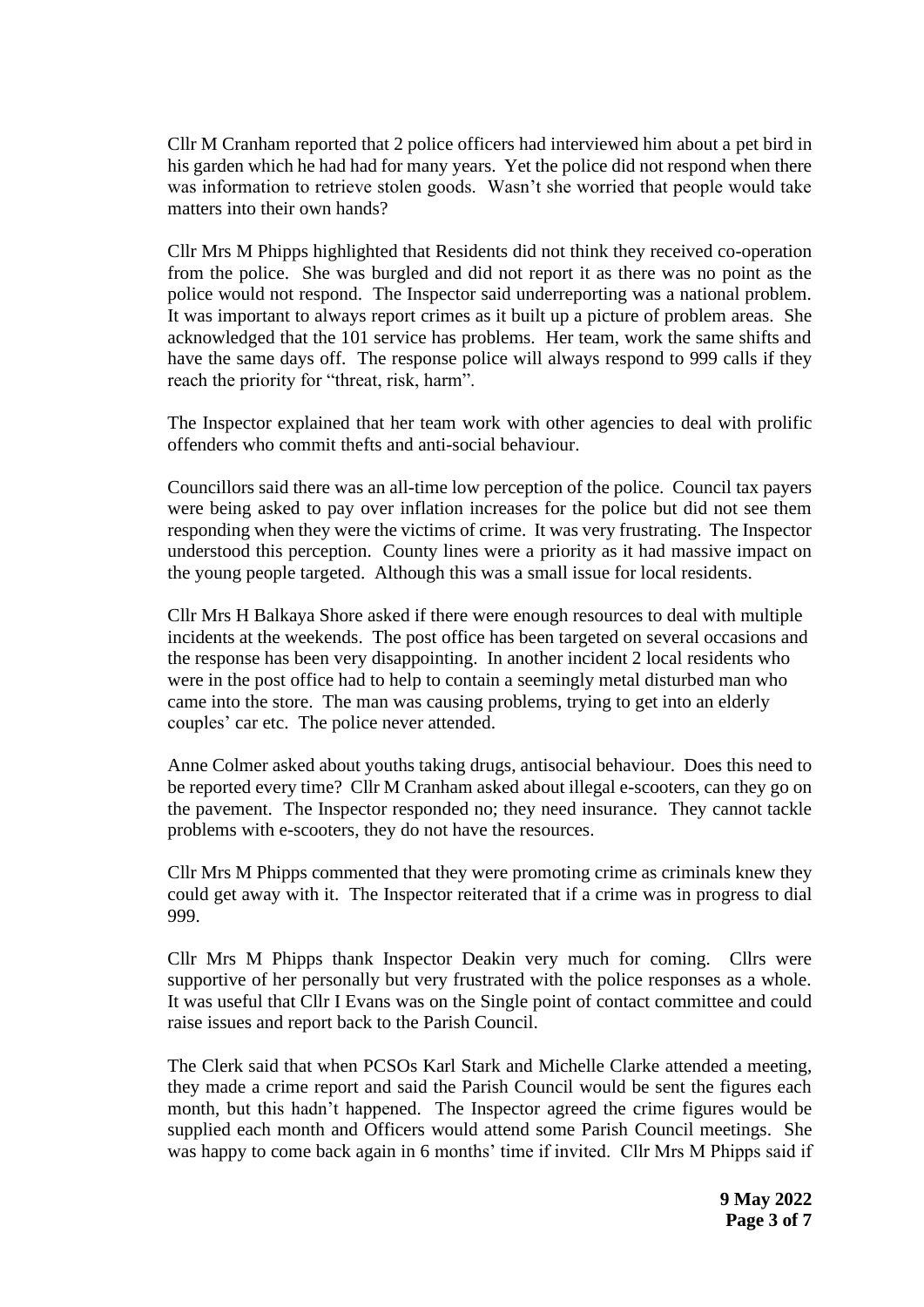she agreed which meeting she would attend it would be put in the newsletter to give Residents the opportunity to attend.

The meeting was reopened at 8.19pm

#### **59/22 GENERAL PARISH MATTERS.**

#### **a) Open Spaces: Town Common/Sopley Common/Ramsdown, Hurn Forest:**

Cllr Mrs M Phipps reported that as explained earlier there had been problems with cycle ramps etc in Ramsdown. Currently these had been filled in.

Christchurch Town Council wish to take over the River Way recreation ground from BCP Council. It has been found that part of the site is within Hurn. The historic boundary was the river which as it has changed course has altered. Cllrs agreed that if Christchurch Town Council wished to change the parish boundary to the current river course, they would not object but all expenses involved must be paid by Christchurch Town Council.

## **Leave on Agenda for June meeting.**

#### **b) Gravel Extraction**

Nothing to report. **Leave on Agenda for June meeting.**

#### **Roads**

Cllr I Evans agreed to report a pot hole on the Avon Causeway. **Leave on Agenda for June meeting.** 

#### **c) Playground**

Cllr M Cranham reported that he is gradually cutting back the undergrowth. **Leave on Agenda for June meeting.** 

#### **d) Neighbourhood Plan**

Cllr Mrs M Phipps updated Cllrs. The consultation has been completed; the analysis has gone to the Steering Committee. The Malmsbury estate did not want the gap and NMSB objected to some issues. The steering group meeting will hold a meeting to agree the final plan. The plan will then be presented to the Parish Council to agree the next stage. **Leave on Agenda June meeting.** 

#### **e) BCP Local Plan Issues & Options**

The Parish Council's response has been submitted. **Remove from the Agenda.** 

## **f) Hurn Bridge Sports Club Lease**

Phil Old is trying to obtain an extension to the lease on the Sports Club. Cllr Mrs M Phipps has been supporting this on behalf of the Parish Council and had forwarded an email from Jan Hill, Recreation and Development, BCP progressing the extension to the lease. **Leave on Agenda June meeting.**

# **60/22 PUBLIC PARTICIPATION** None.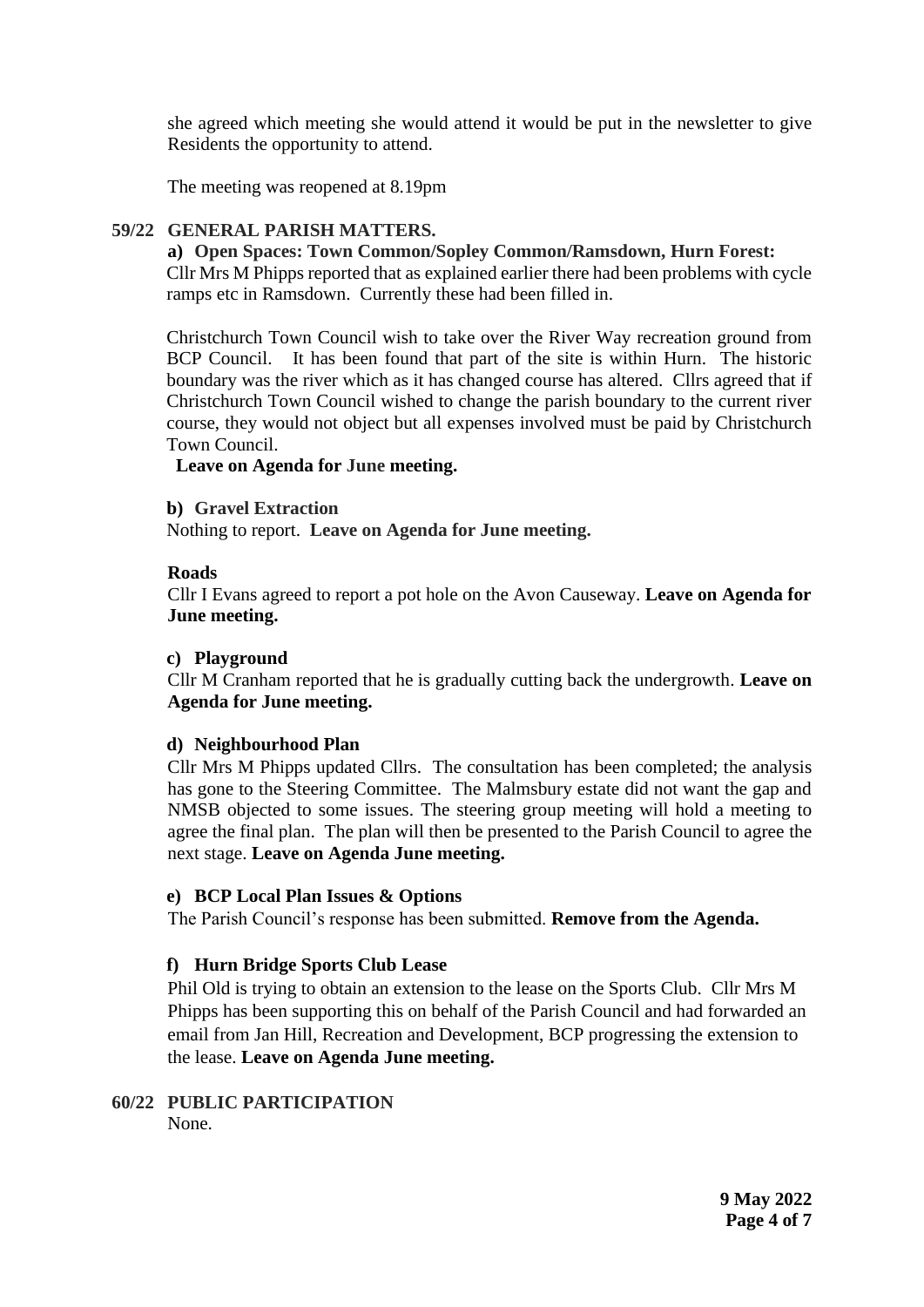## **61/22 CORRESPONDENCE**

The Clerk presented the list of correspondence.

## **62/22 COMMITTEE REPORTS**

The Clerk reported on the BCP Town and Parish Council's meeting. BCP council is developing an asset transfer policy. When BCP was created various transfer of assets, e.g. skate and playgrounds were agreed with the Town and Parish Councils. These are still waiting, and problems are arising with assets not being maintained. Jess Gibbons recommended that individual town/parishes speak to the officers involved. An invitation to the Dorset coast forum was forwarded to Parish Councillors. The cleaner greener safer projects were discussed and the plans to cope with the influx of visitor in the summer.

Cllr Mrs M Phipps reported on the disrupted BCP Full Council relating to voting regarding a new Overview and Scrutiny Board/Committee. Independent Councillors are putting forward a vote of no confidence in the BCP Council leadership at the AGM on  $10^{th}$  May.

#### **63/22 FINANCE**

## a) **Cheques Out:**

The following items of expenditure were **resolved**, proposed Cllr M Cranham, Seconded**:** Cllr Mrs J Jones

- Cheque No 924: £75.00 to Mrs M Phipps Chairman's allowance January, February and March 2022.
- Cheque No 925: £100.00 to Anne Colmer, Internal audit.
- Cheque No 926: £403.33: to Mrs N Shaw for Clerk's duties and expenses during April 2022: (hours for April 2022 [26.50 hours @ £12.45/hour = £336.15] + £52.99 expenses, use of home as office allowance February, March and April 2022, printer ink) + £50.22 unclaimed increase in hourly rate.

#### b) **General**

Cllr Mrs H Balkaya Shore proposed the Parish council applied for Online banking, this was seconded by Cllr Mrs J Jones and passed unanimously. Expenses would be approved at a Parish council meeting and confirmed by 2 Cllrs online.

#### c) **Annual Accounts**

The total gross income for 2021/22 was £13,426 and the total annual gross expenditure for 2021/22 was £13,313. The certificate of exemption from a limited assurance review was signed by the Chairman and Responsible Financial Officer.

The Annual Governance Statement was presented. The Annual Account for the year ending 31 March 2022 had been prepared. Following a brief discussion, it was proposed by Cllr Mrs J Jones and seconded by Cllr M Cranham that the Annual Accounts be accepted. This was agreed unanimously and the Council **resolved** that the accounts be signed by the Chairman and the Responsible Financial Officer. The Internal Auditor had signed the Annual internal audit report. The "Notice of Appointment of Date for the Exercise of Electors' Rights Accounts for the Year Ended 31 March 2022" will be displayed on the noticeboard as required. The Annual Return would be published on the website.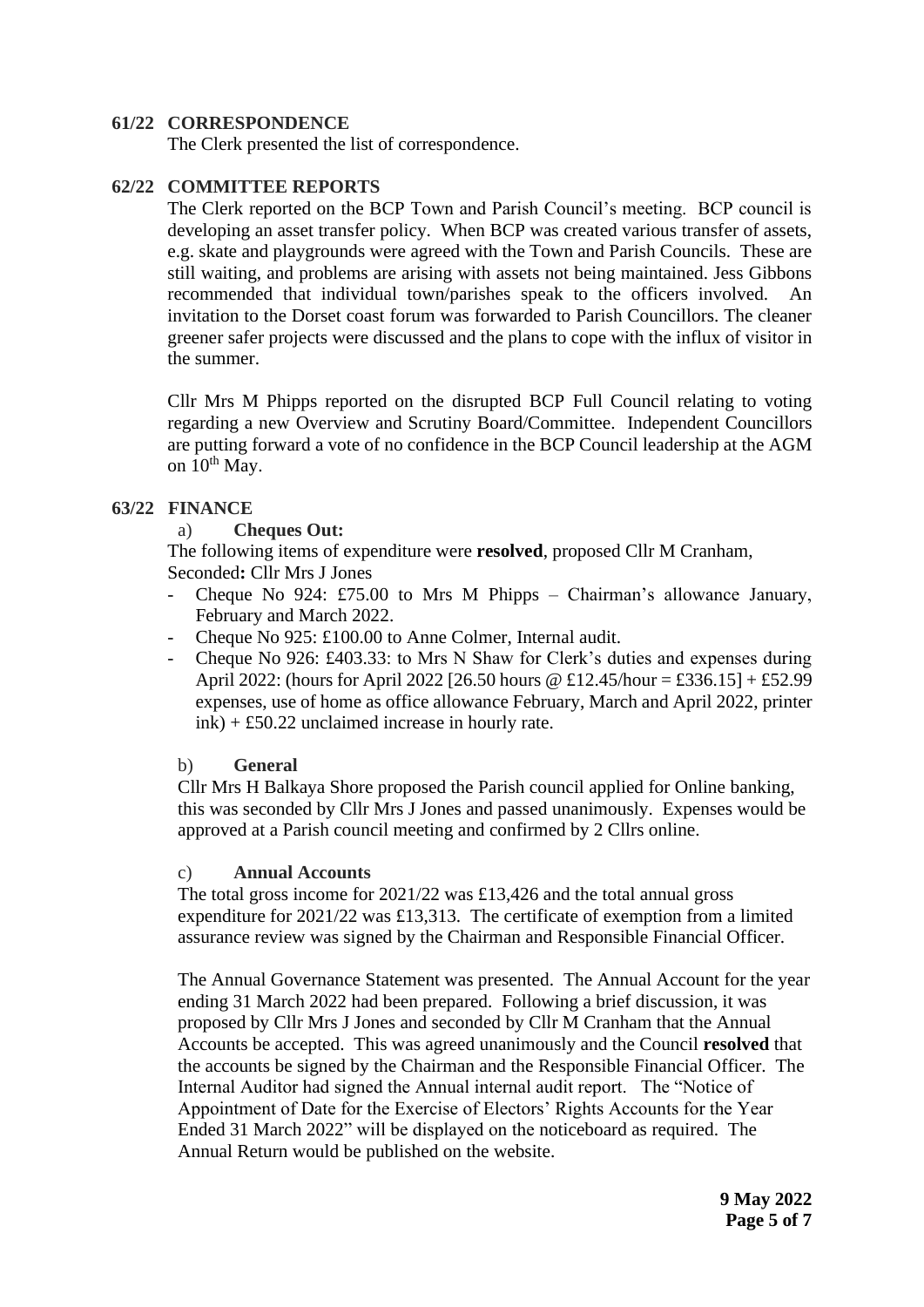- **64/22 SUPPLEMENTARY** None.
- **65/22 DATE OF NEXT MEETING** Monday 13<sup>th</sup> June.

**66/22 PLANNING**

| <b>Application Number:</b> | 8/22/0320/HOU                                            |
|----------------------------|----------------------------------------------------------|
| <b>Location:</b>           | 1 Blackwater, Hurn, Christchurch, Dorset. BH23 6AF       |
| <b>Proposal:</b>           | Erection of Side and rear extension, removal of existing |
|                            | range of buildings and replacement with a purpose built  |
|                            | Garage and general use building                          |

Councillors Resolved **to objec**t to this application. The purpose built garage and general use building are excessive for domestic use and are overdevelopment in the green belt. The buildings are not in keeping with aspect and setting of the listed building. The general use building will dominate the site and the landscape towards St Catherine's Hill.

| <b>Application Number:</b> | 8/22/0321/LB                                             |
|----------------------------|----------------------------------------------------------|
| <b>Location:</b>           | 1 Blackwater, Hurn, Christchurch, Dorset. BH23 6AF       |
| <b>Proposal:</b>           | Erection of Side and rear extension, removal of existing |
|                            | range of buildings and replacement with a purpose built  |
|                            | Garage and general use building                          |

Councillors Resolved **to objec**t to this application. The purpose built garage and general use building are excessive for domestic use and are overdevelopment in the green belt. The buildings are not in keeping with aspect and setting of the listed building. The general use building will dominate the site and the landscape towards St Catherine's Hill.

| <b>Application Number:</b> | 8/22/0389/TTPO                                    |
|----------------------------|---------------------------------------------------|
| <b>Location:</b>           | 7 Tall Trees, Plot 55 Matchams Lane, Hurn,        |
|                            | Christchurch, Dorset. BH23 6TT                    |
| <b>Proposal:</b>           | Sycamore – Remove all branches. Make it into a    |
|                            | feature and control/prevent future branch growth. |

Councillors Resolved **to objec**t to this application. No arboreal report has been provided and the tree is the subject of a TPO. The tree is not dead, dying, diseased or dangerous. Currently it is not causing damage.

| <b>Application Number:</b> | 8/22/0301/HOU                                             |
|----------------------------|-----------------------------------------------------------|
| <b>Location:</b>           | Brambles Parley Green Lane, Hurn, Christchurch,           |
|                            | Dorset. BH23 6BB                                          |
| <b>Proposal:</b>           | 2-storey extension to rear and part 2-storey and part 1st |
|                            | floor extension to side                                   |

Councillors Resolved **not to objec**t to this application.